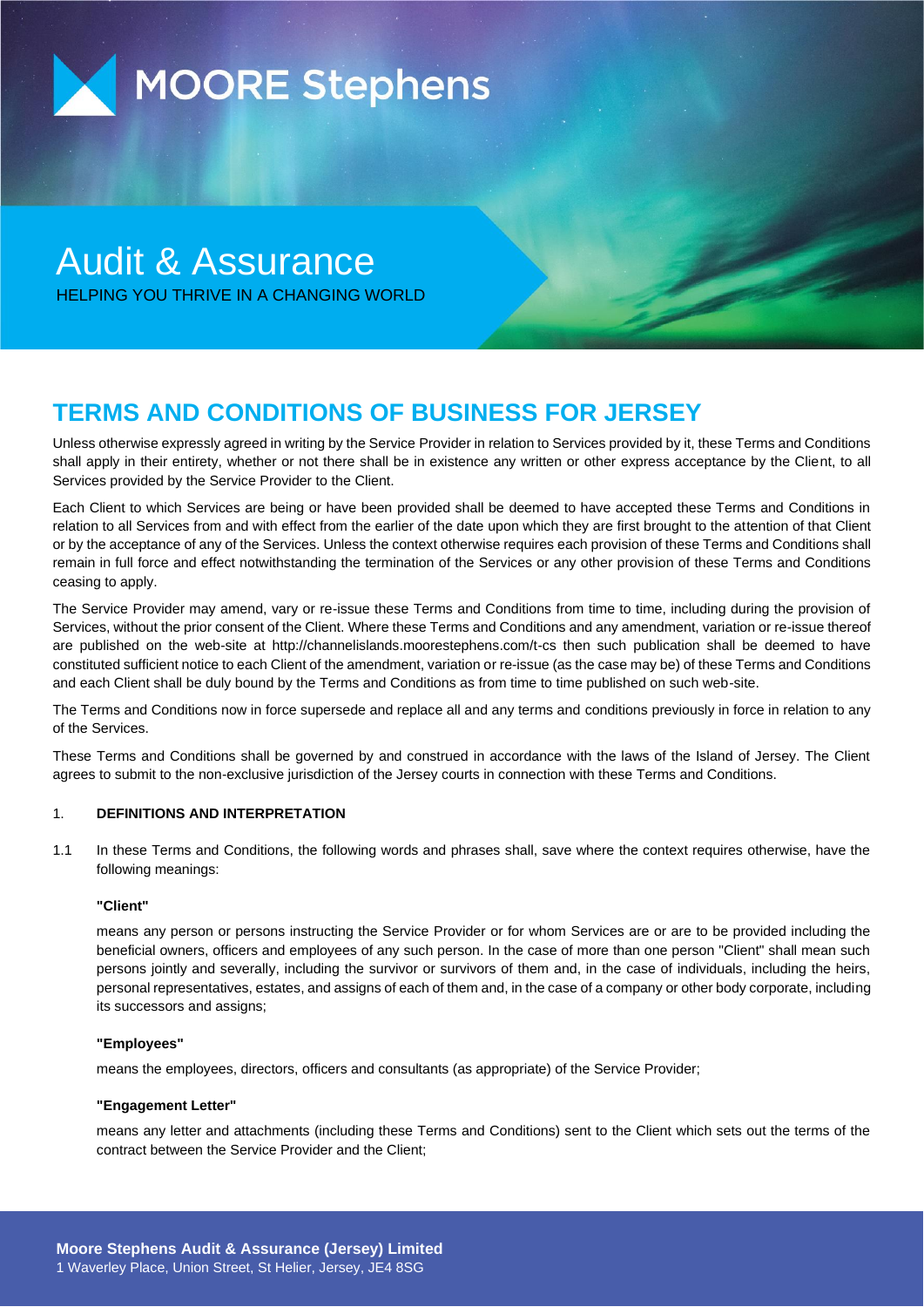#### **"Moore Stephens"**

means Moore Stephens Audit & Assurance (Jersey) Limited, trading as Moore Stephens Accounting and Business Services (a company registered in Jersey with registered number 121338), its legally and beneficially owned subsidiaries, branches, associated and related entities and affiliates wherever situated (in each case including companies and partnerships) and their respective successors in title;

#### **"Service Provider"**

means the Moore Stephens entity which provides Services, or on behalf of whom Services are provided, to the Client;

#### **"Services"**

means the audit or other services to be provided by, or on behalf of, the Service Provider as may be specified in an Engagement Letter and any other services carried out or performed for or on behalf of the Client by the Service Provider or by any Employee; and

#### **"Terms and Conditions"**

means these terms and conditions as amended from time to time.

- 1.2 In these Terms and Conditions unless the context otherwise requires, the singular includes the plural, the masculine includes the feminine and the neuter and vice versa, and "including" means "including, without limitation".
- 1.3 References to "Clauses" herein are to Clauses of these Terms and Conditions.
- 1.4 Clause headings are inserted for convenience only and shall not affect the construction of these Terms and Conditions.

#### 2. **PROVISION OF SERVICES AND GENERAL AUTHORITY**

- 2.1 The Service Provider will provide, or arrange to provide, the Client with such audit services and related services as may be indicated in any Engagement Letter or as otherwise agreed from time to time between the Client and the Service Provider.
- 2.2 The Service Provider is authorised by the Client to do anything which is reasonably necessary either to perform the Services or to comply with any applicable laws and/or regulations in any relevant jurisdiction. For the avoidance of doubt the Service Provider may seek advice or services from other advisers without the consent of the Client and charge the cost of obtaining such advice or services to the Client as a disbursement.
- 2.3 No Service Provider, other Moore Stephens entity, or Employee shall be deemed to have any information from the provision of any services other than the Services.

#### 3. **TAX AND OTHER PROFESSIONAL ADVICE**

- 3.1 The Service Provider does not provide tax, legal, or financial advice as part of the Services or otherwise unless specifically agreed.
- 3.2 It remains the on-going responsibility of the Client to obtain any specialist advice and to supply copies of such advice to the Service Provider. This extends to the provision of all Services and any transactions undertaken by the Service Provider on behalf of the Client. None of the Service Provider, any other Moore Stephens entity, or the Employees shall incur any liability in connection with any specialist advice supplied to the Service Provider.
- 3.3 The Service Provider shall not be under any obligation in any circumstances (unless otherwise agreed with the Client in writing) to:
	- 3.3.1 notify the Client of any change (whether a change in law, policy, facts or otherwise) which may affect any advice or opinion provided by or on behalf of the Client to the Service Provider; or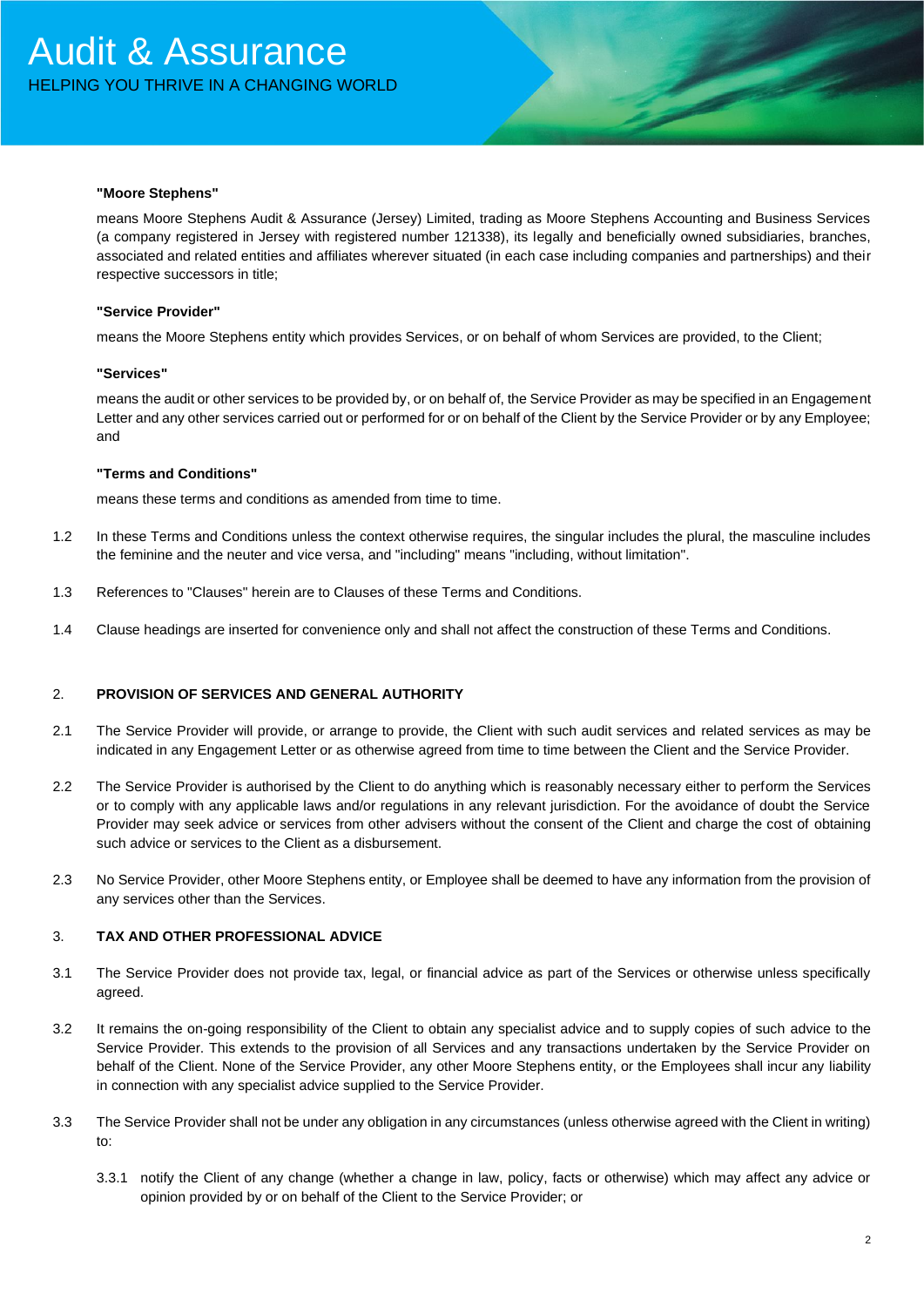3.3.2 advise the Client or undertake any investigation as to such changes which may affect the Client's affairs generally.

## 4. **REMUNERATION AND EXPENSES**

- 4.1 The Service Provider shall be entitled to remuneration (including any taxes chargeable in relation thereto) for the provision of the Services in accordance with any Engagement Letter for the time being in force and Clause 17, provided always that, should there be no such Engagement Letter, such remuneration shall be at the usual rates for work done by the Service Provider and the Employees.
- 4.2 Fees charged by the Service Provider may reflect not only time spent but also such factors as complexity, urgency, inherent risks, use of techniques, know-how and research together with the level of skills and expertise required of the personnel needed to perform and review the Services. Such fees may also include an amount in respect of time spent travelling for the purposes of or ancillary to the Services if such time cannot be used productively for other purposes.
- 4.3 The Service Provider shall be entitled to remuneration if such Service Provider, another Moore Stephens entity, an Appointee or an Employee is required or agrees to produce any working papers at, or stand as a witness in, any proceedings.
- 4.4 The Service Provider shall be entitled to be reimbursed for all disbursements and expenses reasonably incurred by it in providing the Services. Additionally, an office disbursement charge may be included in each invoice (at a rate of 4% of the value of the remuneration accounted for by the invoice) to cover such general disbursements which it is not practical to charge on a provision basis (including those relating to telephone calls, photocopying and printing).
- 4.5 The Service Provider may raise an invoice at any time.
- 4.6 The Service Provider offers a facility for payment by direct debit. Due to the reduction in the administrative burden, a discount on disbursements may be offered by prior agreement.
- 4.7 All monies payable to the Service Provider in connection with the Services shall be paid immediately on presentation of the relevant invoice and interest at the rate of 5% per month (accrued daily and compounded quarterly) may, at the discretion of the Service Provider, be charged on all fees, taxes and disbursements which remain outstanding for more than thirty days from the invoice date.
- 4.8 Where an invoice has remained unpaid for more than sixty days the Service Provider may engage the services of any third parties it deems appropriate to assist it in the recovery of such invoice;
- 4.9 For the avoidance of doubt, the provisions of this Clause shall remain in full force and effect notwithstanding the termination of the Services or any other provision of these Terms and Conditions ceasing to apply.

#### 5. **CLIENT'S OBLIGATIONS AND UNDERTAKINGS**

- 5.1 The Client hereby agrees to pay all sums due to the Service Provider whether under any Engagement Letter, these Terms and Conditions or otherwise.
- 5.2 No agreement by the Service Provider to invoice or send an invoice to a third party, acceptance by the Service Provider that a third party has agreed to pay an invoice, or acceptance by the Service Provider that the Client is insured shall be construed as a waiver of the Client's primary responsibility to meet in full all sums payable to the Service Provider.
- 5.3 Where the Client is more than one person:
	- 5.3.1 each such person hereby appoints the other such person(s) to act as his agent to exercise full power and authority in connection with the Services on his behalf; and
	- 5.3.2 all obligations of the Client in connection with the Services shall be joint and several.
- 5.4 The Client hereby undertakes that: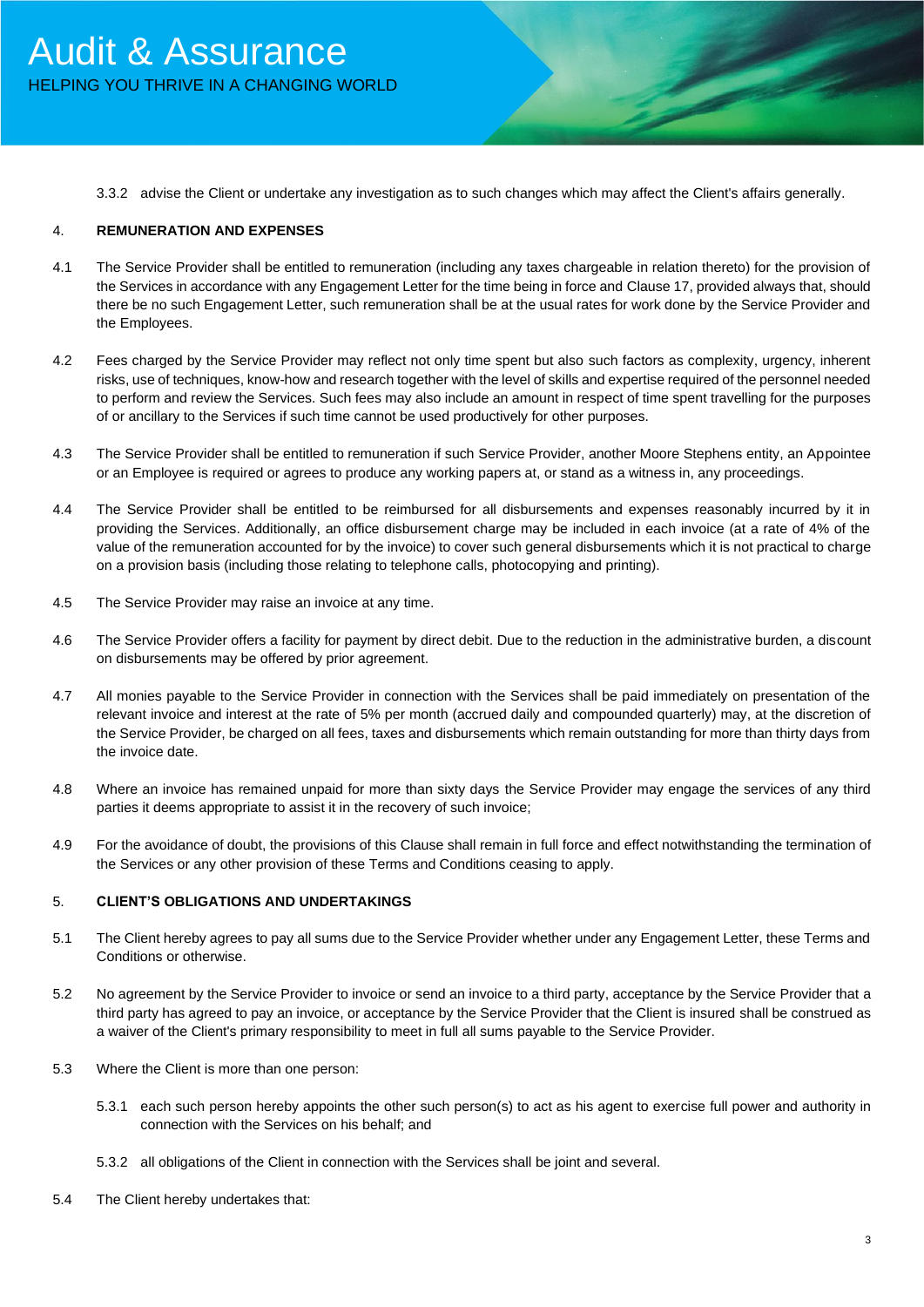- 5.4.1 the Client has disclosed all material details which are relevant to the provision of the Services (including full details of any persons with a legal or beneficial interest in or control over the Client and full details of the matters listed in Clause 5.4.3);
- 5.4.2 the Client shall provide such information as the Service Provider may, in its discretion, require in order to comply with all applicable laws and regulations (including any tax or other reporting obligations and 'know your customer' or other anti-money laundering, regulatory or disclosure requirements) and to provide the Services;
- 5.4.3 immediately upon becoming aware of the following matters, the Client shall notify the Service Provider of:
	- (a) any change in the legal or beneficial ownership or control of the Client;
	- (b) any material change in the activities of the Client;
	- (c) any event which could be reasonably foreseen to have a material effect on the Client, its assets or activities (including any act evidencing the bankruptcy or insolvency of the Client or the commencing of its liquidation, winding up or dissolution) or upon the Service Provider's willingness to continue to provide the Services;
	- (d) the Client ceasing to hold any regulatory approval, consent or licence, or becoming subject to regulatory sanction;
	- (e) any actual or threatened proceedings or investigation of any kind in any jurisdiction which involves the Client and any progress thereof,

and it shall promptly provide such information as the Service Provider may, in its discretion, require in respect thereof; and

- 5.4.4 the Client shall not (without the Service Provider's written consent):
	- (a) use the logo, name, address, electronic mail, web-site address, telephone/telex/facsimile numbers of any Moore Stephens entity or allow the same to appear on any notepaper or documentation belonging to or connected with the Client or in any advertising material; or
	- (b) directly or indirectly solicit the employment of any Appointee or Employee of any Moore Stephens entity who is involved in providing the Services while the Services are being provided or for a period of twelve months following the termination of the Services.

#### 6. **INSTRUCTIONS**

- 6.1 The Service Provider undertakes to use reasonable endeavours to deal with and act upon instructions (in accordance with Clause 6.2) in a reasonably timely manner although it is agreed that the Service Provider may refuse at any time to comply with any instructions which in the opinion of the Service Provider:
	- 6.1.1 may contravene the provisions of the Service Provider's constitutional documents, any applicable law, regulation, permit, licence, policy statement, guidance note or codes, or be inconsistent with any duty owed by the Service Provider or the Employees; or
	- 6.1.2 could result in damage to the reputation of any Moore Stephens entity; or
	- 6.1.3 could give rise to a material conflict of interest.
- 6.2 Subject to Clause 6.1, the Service Provider may act upon instructions (whether by letter, fax, email, telephone or otherwise) given by any person that it reasonably believes to be authorised to give such instructions on behalf of the Client. The Service Provider is not obliged to verify the identity of any person purporting to be so authorised.
- 6.3 Where the Service Provider does not believe that the person giving instructions is duly authorised or where the Service Provider is given instructions that it believes are unclear or contradictory, it may refuse to act upon such instructions until it receives evidence to its satisfaction as to the instructions or the person giving instructions.
- 6.4 None of the Service Provider, any other Moore Stephens entity, or the Employees shall incur any liability:
	- 6.4.1 for its failure to comply with any instructions which are not in writing or which are unclear, contradictory, incomplete, ambiguous or contain errors; or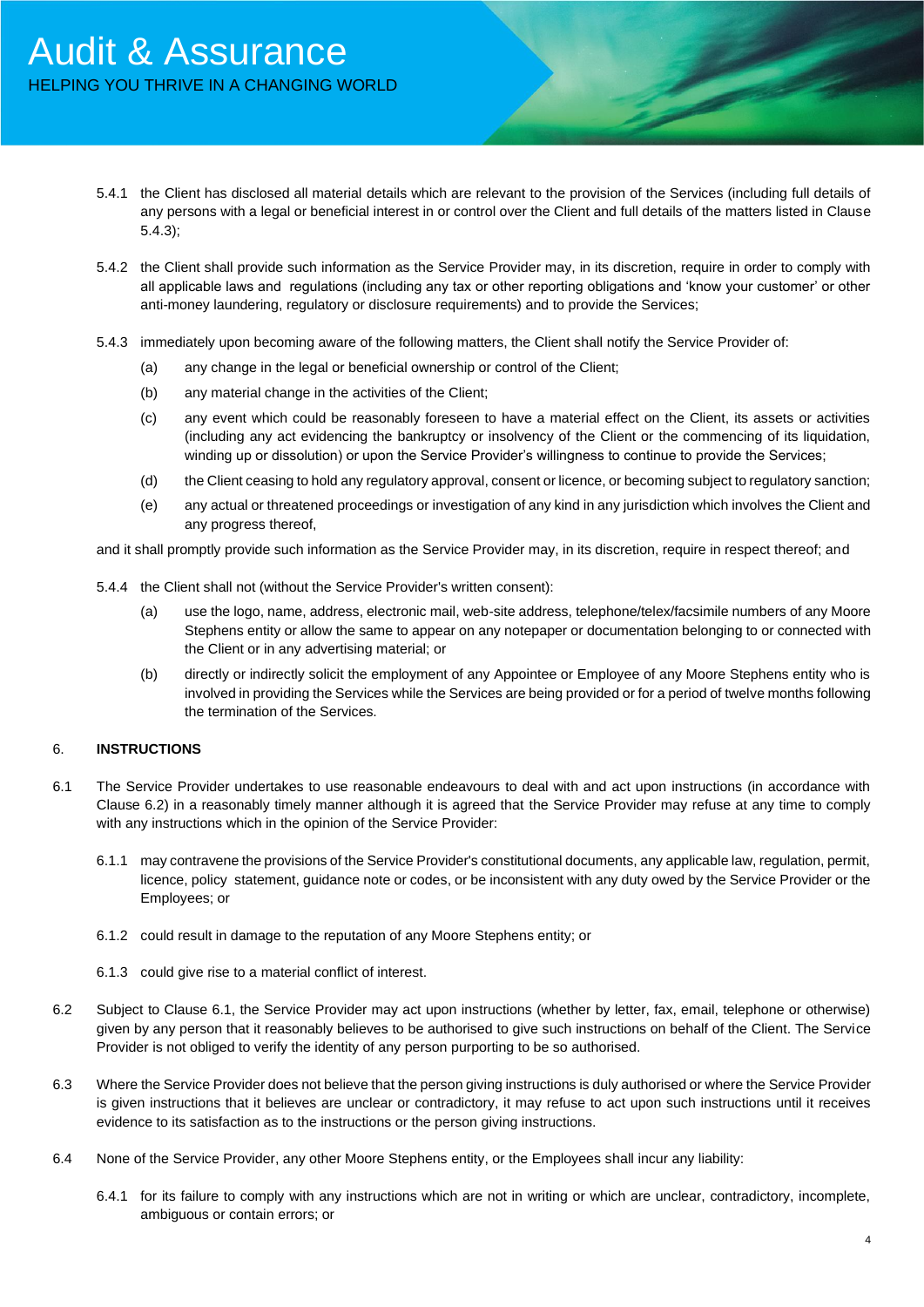- 6.4.2 for the non-receipt of any instruction, written or otherwise; or
- 6.4.3 for the lack of authority of any person purportedly giving instructions on behalf of the Client; or
- 6.4.4 for its failure to comply with any instructions pursuant to Clause 6.1 or for its refusal to act pursuant to Clause 6.3.
- 6.5 To ensure that the Service Provider is able to carry out the Client's instructions accurately, to help the Service Provider to improve its service and in the interests of security, the Service Provider may monitor and/or record the Client's telephone calls with the Service Provider and the Client consents to such monitoring and/or recording. The Service Provider's recordings shall be and remain the Service Provider's sole property.

#### 7. **CONFLICTS OF INTEREST**

- 7.1 Without prejudice to Clause 6.1.3, if any Employee or Moore Stephens entity becomes aware or is notified of a material conflict of interest, the Client shall be notified and, if possible, procedures will be put in place to ensure confidentiality and independence of advice.
- 7.2 Notwithstanding Clause 7.1, in any case where the Service Provider considers there to be a material conflict of interest it shall have complete discretion to determine whether any Employee or Moore Stephens entity may continue to provide the Services or cease to act, including by immediate termination of the Services.
- 7.3 The Service Provider shall be entitled to employ any appropriate Moore Stephens entity to perform any service for or on behalf of the Client on the same terms and conditions as are usual between such Moore Stephens entity and its customers.
- 7.4 No Employee, Moore Stephens entity, or employee of a Moore Stephens entity (or any of their agents or delegates) shall be obliged to disclose to the Client or take into consideration any fact, matter, finding or other information:
	- 7.4.1 if it would, or might, be in breach of any duty or confidence to any other person; or
	- 7.4.2 which comes to the attention of an Employee or Moore Stephens entity (or any of their agents or delegates), but which does not come to the actual attention of any individual dealing with (or for) the Client.

### 8. **CONFIDENTIALITY**

- 8.1 The Service Provider will treat all personal data and confidential information (whether recorded in a document or otherwise) that the Client provides to it as private and confidential and will only disclose such confidential information in the following circumstances:
	- 8.1.1 where the information is already in the public domain;
	- 8.1.2 the Service Provider, another Moore Stephens entity, or an Employee is authorised or required to disclose by any applicable law or regulation or by any court of competent jurisdiction or any competent judicial, governmental, supervisory or regulatory authority or professional or other body (including credit reference and fraud prevention agencies);
	- 8.1.3 where there is a duty to the public to disclose or it is in the public interest to do so to investigate or prevent fraud or other illegal activity;
	- 8.1.4 where the Service Provider, another Moore Stephens entity, or an Employee has entered into an agreement with a third party service provider or appointed an agent in connection with the Services and it is necessary to disclose the confidential information to enable the third party service provider or agent to perform its obligations. In this case steps will be taken to ensure that the third party service provider or agent is subject to appropriate confidentiality provisions;
	- 8.1.5 where the Service Provider is required in the course of its business to disclose the information to third parties which are providing services to it (including insurers, auditors, and providers of telecommunications and computing facilities). In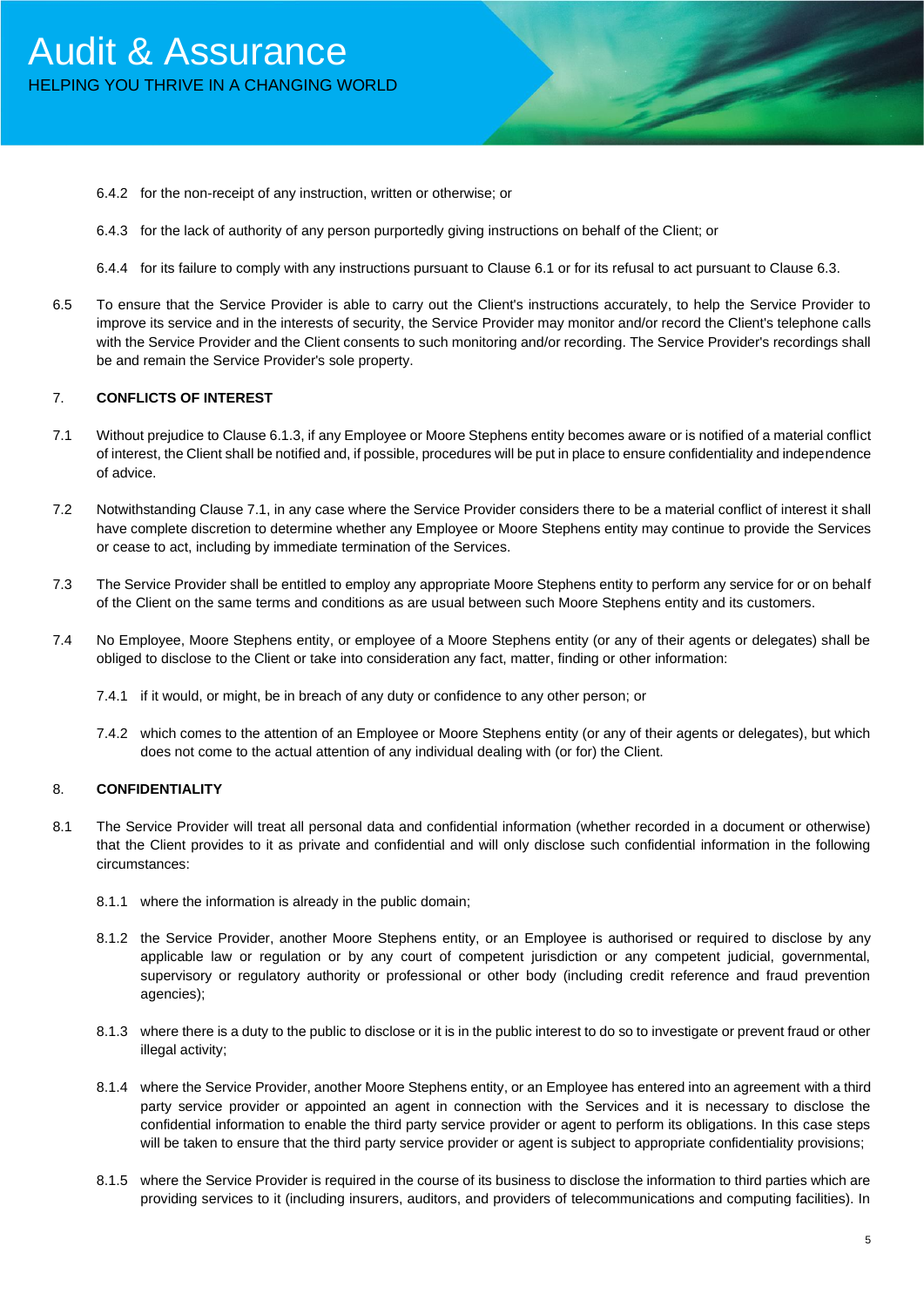this case steps will be taken to ensure that the third party service provider or agent is subject to appropriate confidentiality provisions; or

- 8.1.6 at the Client's request or with the Client's consent.
- 8.2 No Service Provider, other Moore Stephens entity, or Employee shall be under a duty to disclose to the Client any information which it has acquired or is deemed to have acquired about any matter affecting the Client in the course of acting for or providing services to another client or entity or in any way other than in connection with the provision of the Services.
- 8.3 The Service Provider may disclose information held about the Client to other companies which are, at the time of disclosure, Moore Stephens entities.
- 8.4 For the avoidance of doubt, the provisions of this Clause shall remain in full force and effect notwithstanding the termination of the Services or any other provision of these Terms and Conditions ceasing to apply.

#### 9. **INTELLECTUAL PROPERTY**

All correspondence files and records (other than statutory corporate records) and all information and data held by the Service Provider on any computer system is the sole property of the Service Provider for its sole use and the Client shall not have any right of access thereto or control thereover.

#### 10. **DATA PROTECTION**

- 10.1 Unless otherwise specified in written form,, the Service Provider and the Client shall each be considered an independent controller and each will comply with the obligations applicable under the General Data Protection Regulation ("GDPR") and the Data Protection (Jersey) Law 2018.
- 10.2 Further information about the Service Provider's approach to compliance with the GDPR and Data Protection (Jersey) Law 2018 is published in the detailed privacy notice on the Service Provider's website: <https://channelislands.moorestephens.com/privacy-policy>

#### 11. **SAFE CUSTODY AND DOCUMENT RETENTION**

- 11.1 In the event that the Service Provider holds original documentation relating or belonging to the Client as part of its provision of the Services, the Service Provider will keep all documents which it considers appropriate, or where it is requested by the Client to do so, in its safe custody facilities. These facilities are carefully regulated and controlled and designed to limit the possibility of unauthorised access or damage by fire. In the absence of gross negligence, the Service Provider accepts no responsibility for any documents held in safe custody that are damaged or lost as a result of theft, fire or water damage.
- 11.2 The Service Provider may refuse to release originals or copies of any documents belonging to the Client until all fees, disbursements or other liabilities due and payable are discharged.
- 11.3 Where the Service Provider retains originals or copies of any documents following the termination of the Services, the Service Provider reserves the right (but shall not be under an obligation):
	- 11.3.1 to retain such documents for a period of ten years from the date of the termination of the Services and thereafter to destroy all such documents (whether originals, photocopies or electronic copies) at such times as the Service Provider in its sole discretion considers appropriate;
	- 11.3.2 (without prejudice to Clause 11.3.1) to make electronic copies of such documents as the Service Provider has retained and to destroy hard copies of such documents.
- 11.4 After the tenth anniversary of the termination of the Services the Service Provider may destroy all documents (of whatever nature and in whatever form) owned by the Client or relating to the provision of the Services and the Client accepts that thereafter it shall have no right to call upon the Service Provider to provide any documents.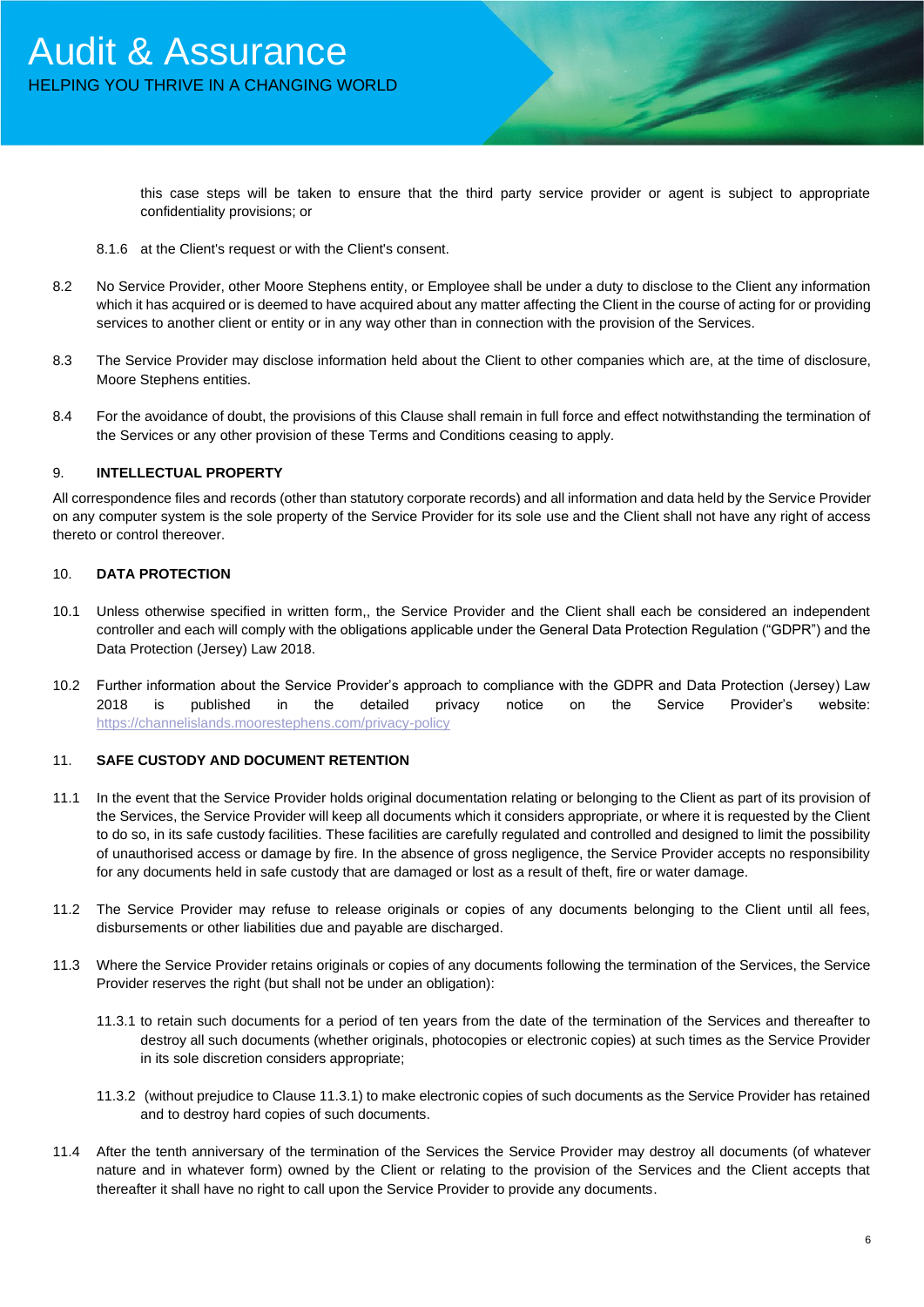11.5 Where, during the provision of the Services, the Service Provider, other Moore Stephens entity, or Employee has created any internal memoranda, emails, attendance notes or other form of document not intended by the author to be supplied to or seen by the Client then such documents shall not belong to the Client and no Service Provider, other Moore Stephens entity, or Employee shall be obliged to disclose the same to the Client.

### 12. **DELEGATION**

- 12.1 Without prejudice to Clause 7.3, in performing its duties hereunder the Service Provider may appoint at the expense of the Client agents or other delegates to perform in whole or in part any of those duties.
- 12.2 To the extent permitted by applicable law, the Service Provider shall not be liable for any loss arising from a delegation made pursuant to Clause 13.1, including the negligence, fraud or willful default of any agent or delegate, provided such delegation or continuation of the delegation was made in good faith and without neglect.

#### 13. **LIABILITY OF SERVICE PROVIDER**

- 13.1 Each Service Provider is a separate party to these Terms and Conditions and nothing herein shall be taken to indicate that all or some of the Service Provider, the other Moore Stephens entities and/or Employees together constitute a partnership.
- 13.2 Except in the case of fraudulent acts, the total collective liability of the Service Provider, the other Moore Stephens entities and the Employees (and their agents and delegates) in connection with the Services:
	- 13.2.1 shall not exceed, in aggregate, £1,000,000; and
	- 13.2.2 shall be limited to the proportion of loss, liability or damage suffered after taking into account any contributory act or omission (or any contributory negligence) on the part of the Client, any amount the Client has recovered from a third party and any amount the Client would have been entitled to so recover but for an exclusion of liability agreed between such third party and the Client.
- 13.3 None of the Service Provider, any other Moore Stephens entity or the Employees shall be held liable for:
	- 13.3.1 any failure or delay in the performance of its obligations in connection with the Services arising out of or in connection with circumstances beyond its reasonable control (including acts of God, civil or military disturbances, outbreaks of war, acts of terrorism, natural disaster, acts of government or any other authority, accidents, labour disputes or any power, telecommunications or computer failure); or
	- 13.3.2 any indirect or consequential economic loss or damage whatsoever; or
	- 13.3.3 any form of insolvency (such as désastre, liquidation, administration or any similar process) suffered by an entity which is holding money belonging to the Client (and for the avoidance of doubt, such insolvency shall not affect the Service Provider's rights under these Terms and Conditions, including its rights to recover remuneration and expenses from the Client).

### 14. **IDENTITY INFORMATION AND VERIFICATION**

- 14.1 The Service Provider is required to operate anti-money laundering and other checks and procedures in respect of all aspects of the provision of the Services, including confirming source of funds and taxpayer identification information relating to individuals and entities. The time at which any such information and documentation is required and the form in which it shall be delivered to the Service Provider shall be determined by the Service Provider in its absolute discretion. If the Service Provider is not provided with such information and documentation as is reasonably required to enable the Service Provider to meet such ongoing obligations, it shall be entitled to suspend or terminate the provision of the Services with immediate effect and without liability or responsibility for any direct or indirect loss caused.
- 14.2 By providing such information and documentation, the Client will be taken to have consented to the onward disclosure of such information to such third parties as shall in the opinion of the Service Provider be required in connection with the Services or necessary for the proper performance of the obligations of the Service Provider under any applicable law or regulation.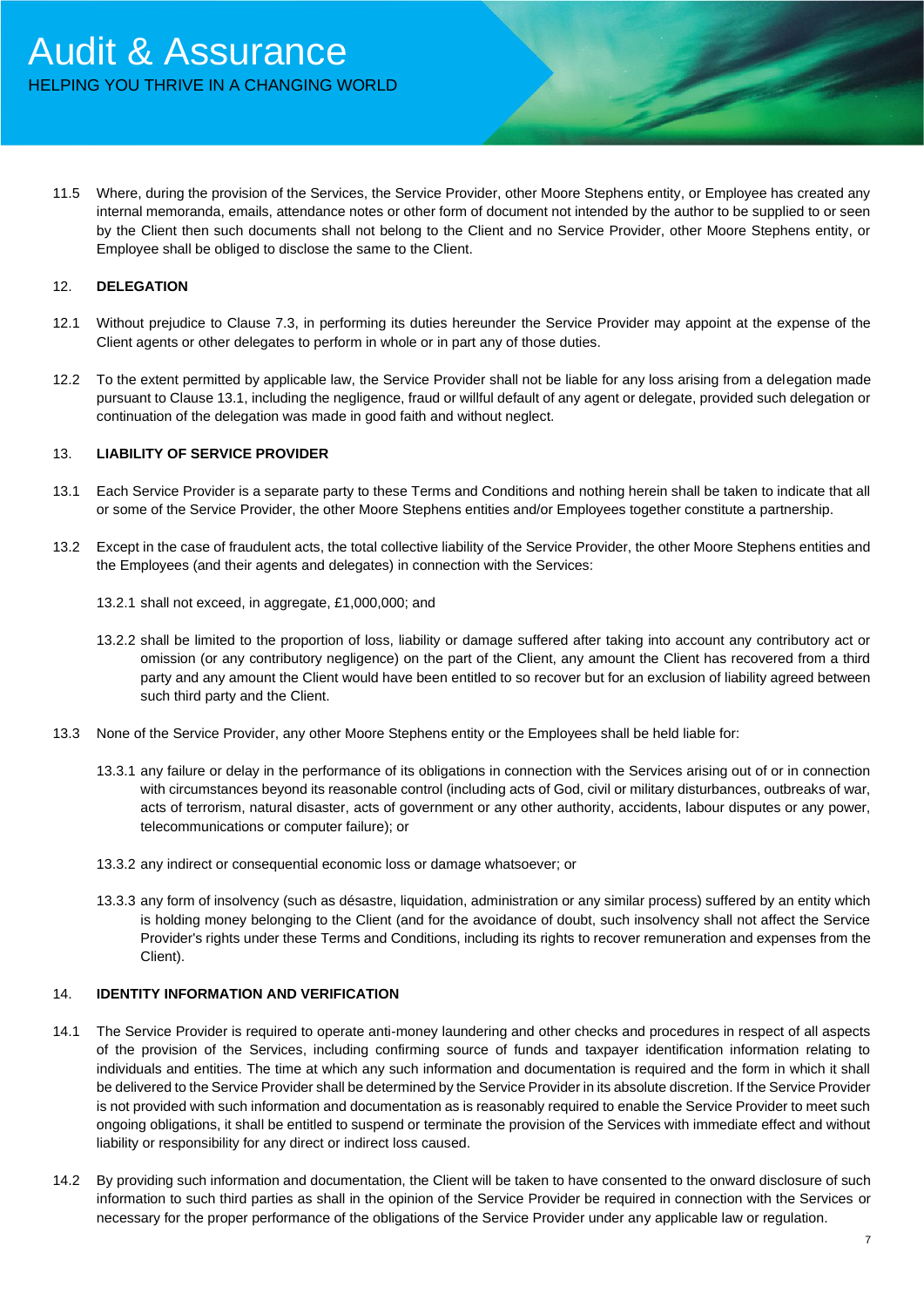14.3 Information and documentation provided to the Service Provider may be subject to disclosure and production pursuant to orders of any court of competent jurisdiction or any competent judicial, governmental or regulatory body.

#### 15. **SUPPLEMENTARY DOCUMENTS**

- 15.1 Where the Service Provider and the Client enter into an agreement in an Engagement Letter relating to the Services which does not expressly replace the Terms and Conditions in their entirety, in the event of any conflict between the terms of the Engagement Letter and the Terms and Conditions, the terms of the Engagement Letter shall prevail.
- 15.2 Where the Service Provider and the Client enter into an agreement in an Engagement Letter which expressly replaces the Terms and Conditions in their entirety, the Terms and Conditions shall cease to apply save as expressly stated otherwise in these Terms and Conditions and also without prejudice to any accrued right or obligation of the parties.

# 16. **TERMINATION OF SERVICES**

- 16.1 The Service Provider may terminate the provision of the Services at any time in any of the following circumstances:
	- 16.1.1 upon giving one month's written notice to the Client;
	- 16.1.2 immediately upon written notice given to the Client if in the opinion of the Service Provider:
		- (a) the Client is or is likely to become bankrupt or insolvent or liable to be declared en désastre or subject to a creditors' (insolvent) winding-up or any equivalent or similar procedure in any jurisdiction; or
		- (b) the Client is in material breach of these Terms and Conditions or any Engagement Letter; or
		- (c) there has been any change in ownership of the Client such that there shall be a new Client; or
		- (d) the Client (or any of its officers or employees not provided by the Service Provider) has been charged with any criminal offence involving dishonesty or is or has been the subject of any criminal, judicial or regulatory investigation in any jurisdiction; or
		- (e) (in accordance with Clause 15) there has been a failure on the part of the Client to supply such anti-money laundering, crime prevention, tax compliance or client due diligence material ("CDD") as shall be required by the Service Provider, any other Moore Stephens entity or any applicable law or regulation or if any such information supplied in relation to CDD is deemed by the Service Provider to be deliberately false or misleading; or
		- (f) any of the activities of the Client are no longer consistent with the activities contemplated in an Engagement Letter; or
		- (g) any fees, taxes and disbursements invoiced by the Service Provider have remained outstanding and unpaid in whole or in part for more than thirty days after the invoice date or the Service Provider believes the Client either cannot or is unwilling to pay any sums due to the Service Provider.
- 16.2 The Client may terminate the appointment of the Service Provider in respect of the Services on giving not less than ninety calendar days' written notice to the Service Provider.

#### 17. **INDEPENDENT CONTRACTOR**

17.1 The Service Provider shall for the purposes of (as the case may be) these Terms and Conditions and/or the Engagement Letter be deemed to be an independent contractor and, unless otherwise expressly authorised, shall have no authority to act on behalf of, or to represent, the Client in any way or otherwise be deemed to be an agent of the Client or to have the power to enter into any transaction on behalf of the Client or to bind the Client.

## 18. **SEVERABILITY**

18.1 If at any time a provision of these Terms and Conditions becomes invalid, illegal or unenforceable under the laws of any jurisdiction which affects the performance or enforceability of these Terms and Conditions, that provision shall, with respect to that jurisdiction only, be ineffective to the extent of such invalidity, illegality or unenforceability but the remaining provisions of these Terms and Conditions shall not be affected or impaired in any way.